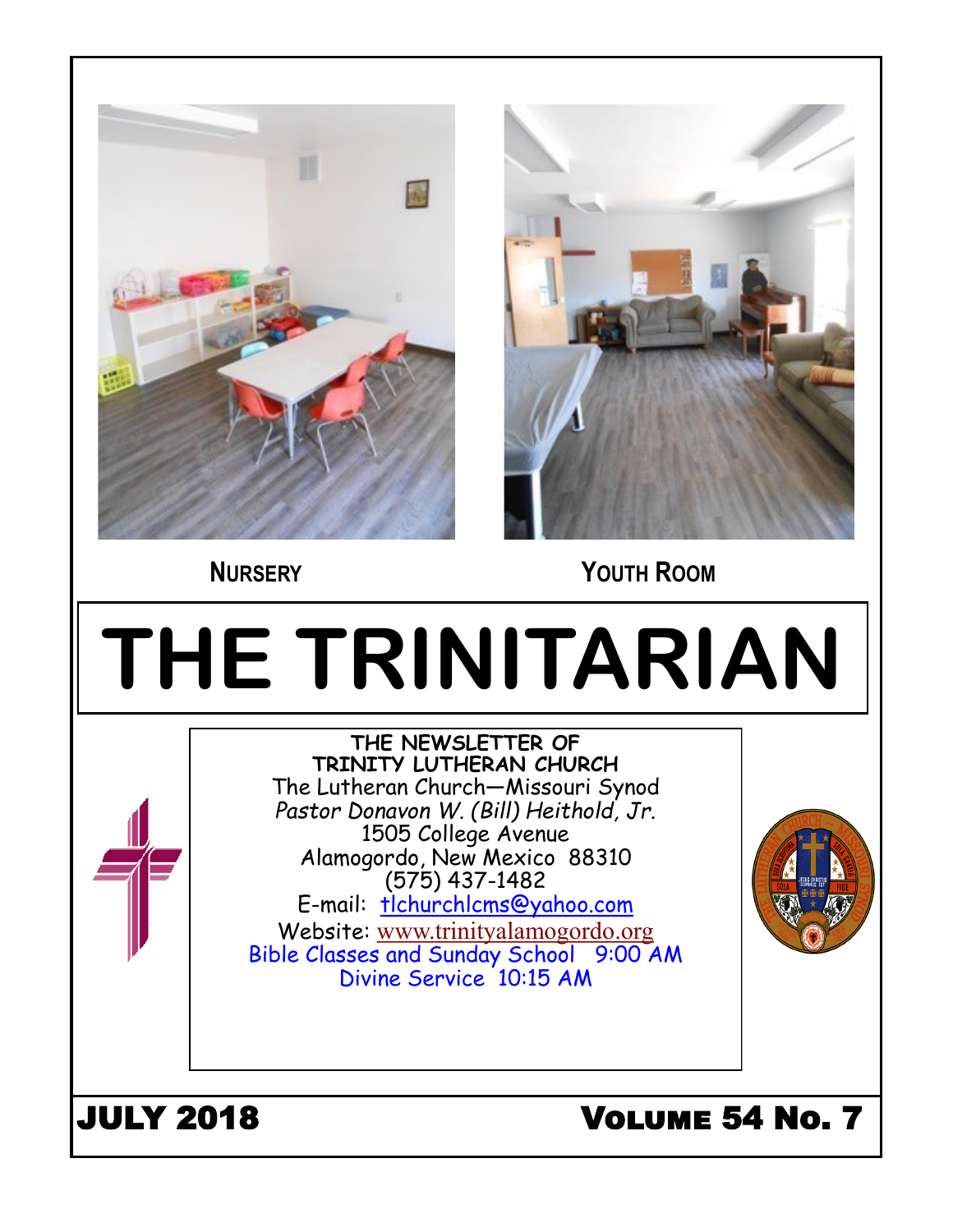# FROM THE PASTOR

**But you are a chosen race, a royal priesthood, a holy nation, a people for his own possession, that you may proclaim the excellencies of him who called you out of darkness into his marvelous light. 1Peter 2:9 ESV** 

This past Sunday, I mentioned a new witnessing resource that we will be looking at on Sunday mornings when the Hebrew Bible Study is finished. It is a little different as it is not something where you have to memorize a script etc. but is more of a natural way to get to know the person you are wanting to witness to and what they are about so that you can eventually be in a place to bring up Jesus and His work in your life and even in theirs.

This resource utilizes the Lassie approach which stands for L: Be quick to listen, A: Ask questions to listen more, S: Seek a point of connection, S: Share God's Word: The only thing that can change people's hearts, I: Invite, keep the conversation about Jesus going, E: Encourage, follow up and follow through. You can see how listening might be a good first item. You have all heard the adage: The Lord gave us two ears and one mouth so maybe we should listen before engaging the mouth. With the listening, there are going to be questions you have about what the other person is saying. You will want to clarify what they are saying and can do that in a non-threatening way by asking more questions.

Once you have listened for longer than you may have thought, all the while learning more and more about a person there, by the power of the Holy Spirit, are going to be certain things that you are going to have in common with the other person. Challenges and joys can be attributed to God who allows things in our lives so that we can be strengthened to continue to serve Him. He has the answers for life in His Word, especially in His Word made flesh, Jesus.

Once Jesus is brought up, we can keep Jesus in the conversation as Jesus is a part of everyday life for all who believe and even for those who may not know Him well. You will eventually get to the point of showing how Jesus could be a part of their lives as well. Even then it is not us who can change hearts but they will know where we stand and even though the Holy Spirit may not move their hearts at a point of our choosing, He will have His will done, dealing with them even when we aren't sitting across from them.

We as Christians and Lutherans for so many years know all about this but sometimes it takes a reminder of who we are and what we are to be about. People whom we know, very possibly will find themselves in Hell if they are not told of a Savior. If it is natural for us to let them know of Him, maybe the Holy Spirit who wants all to be saved could use us to bring the Good News of Jesus to them.

Pastor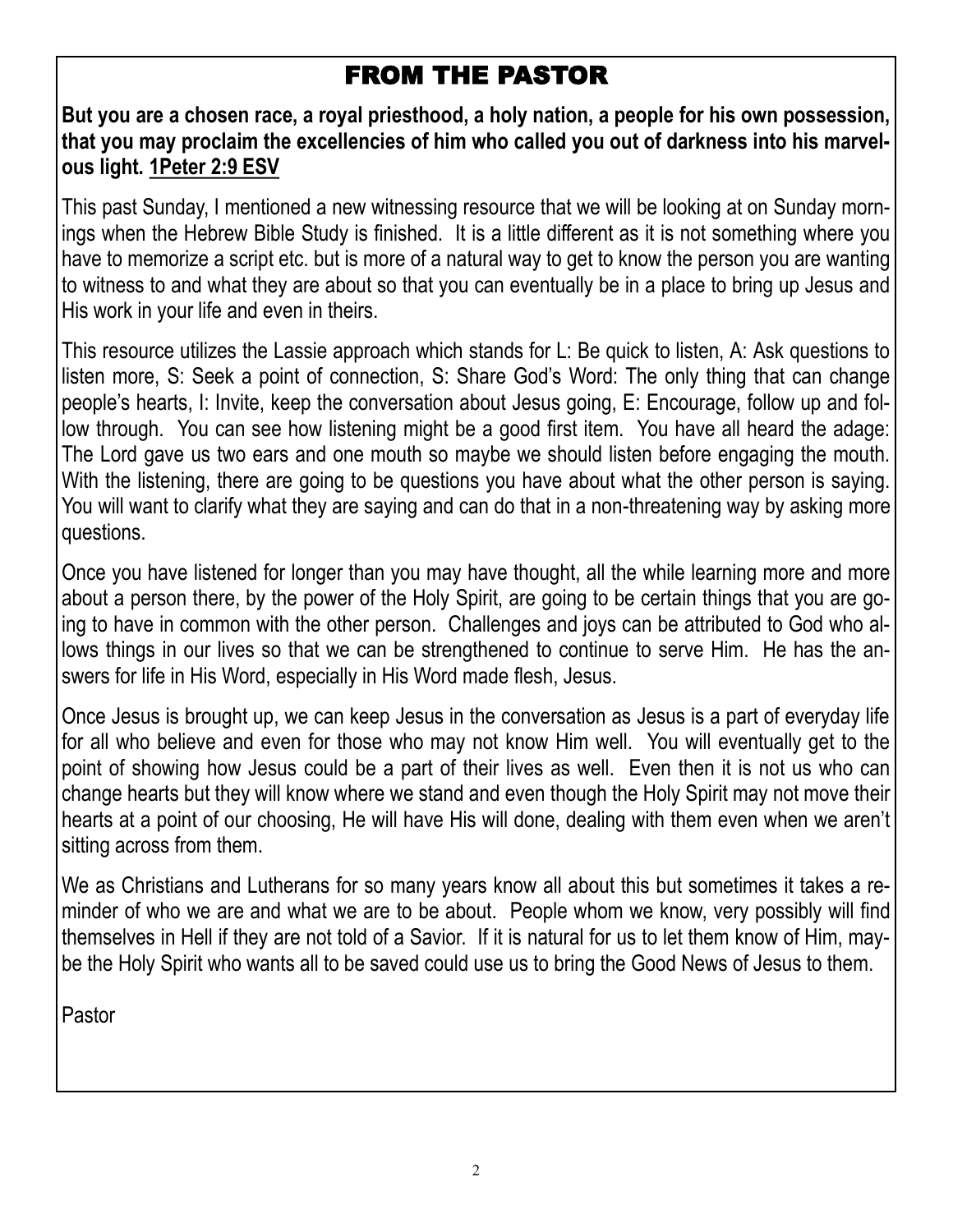#### ELDERS

#### **HYPHEN**

Ten years ago one of my retired friends and coworkers fell ill to what he thought was just a stomach bug. He had been feeling bad for several weeks but kept self-medicating and putting off going to the doctor. Finally he went to the emergency room and after several inconclusive tests was admitted to the hospital.

He was not happy about the admission because he was planning to leave for a Corvette rally back east. This guy had scrimped and saved for his Jim Wilkes, Elder entire career. Frugal was his middle name. He owned a nice home in a good neighborhood, a new Chevy pickup truck that he used to tow his auto trailer containing two late model Corvettes and several other "toys".

He slipped into a coma and the doctors were planning to do exploratory surgery. Two of his coworkers went to the hospital to pray for him. When they expressed their desire to bring God into the equation, his sister refused them access to him stating "he wouldn't want that kind of religious 'mumbo jumbo' to be used around him especially in this situation.

When the surgeons opened him up, they found extensive infection was present in his entire abdomen and had spread to his heart. He cardiac arrested on the operating table and died.

At his funeral, one of his friends and co-members of the Corvette club told the story of his life by quoting what he had accomplished in the period between his birth and death, He had been an active member of various veteran groups and car enthusiast organizations. They stressed how he could always be counted on to accomplish good works for those entities.

Not once did they mention God or a religious

affiliation. As a matter of fact the two co-workers who offered to pray for him and with him were openly shunned by his sister and several of his friends.

So this man's HYPHEN (that which separates his birth date from his date of death on the tombstone) was full of expensive ostentatious "TOYS" and GOOD WORKS, but was bereft of any contact with the Lord. He missed out completely on the greatest gift from Jesus Christ, SALVATION and ETERNAL LIFE.

**WHAT STORY WILL YOUR HYPEN TELL?**

#### \*\*\*\*\*\*\*\*\*\*\* BOARD OF DIRECTORS

The Board of Directors met on June 21st.

Dick Dommers, Head Elder, reported that Garret Anderson is the organist for the summer. Lee will play for those Sundays that Garret is travelling with the NMSU band. Pastor stated that he had researched the availability of qualified organ tuners while at the district conference. If other churches in the area could use the services, it would provide some economy of scale.

Based on the action of the BOD last month, Dick prepared a draft letter to go to those members who have not attended in over a year and presented it to the elders. The letter will be finalized, signed by the Pastor and elders and sent to those affected.

Robyn Luevano, Treasurer, reported that income exceeded expenses in April by \$996.49 and May by \$593.44. Year to date income exceeds expenses by \$7,200.81. General Income for April was \$19,099.26 and Expenses were (\$18,102.77). General Income for May was \$15,571.75 and Expenses were (\$14,978.31). Available Funds as of 5/31/2018 were \$24,396.00.

Cheryl Sandenaw, Evangelism Chair, reported that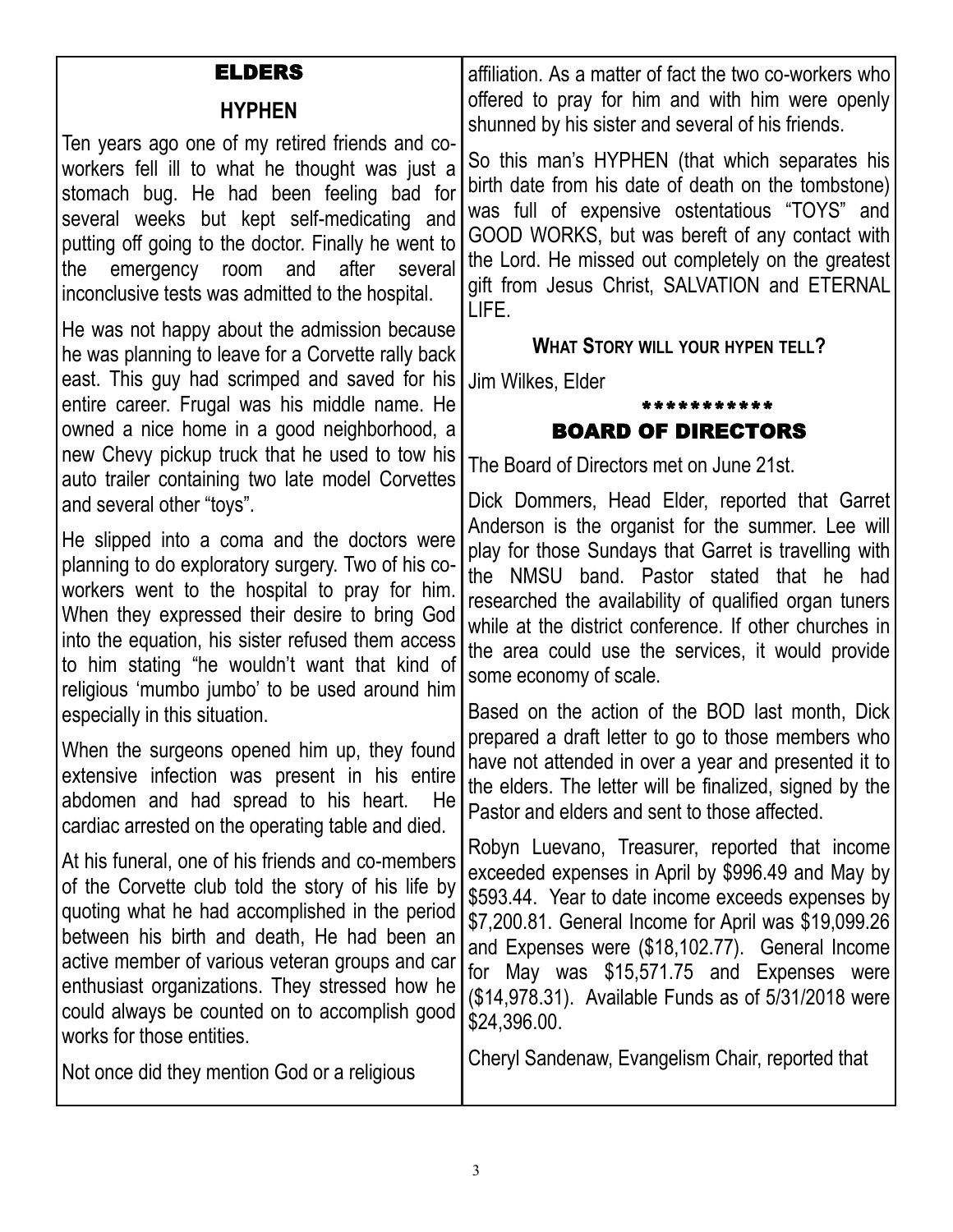| she is still having difficulty getting cooperation                                                                                                                                                                   | Attention Everyone 40's & Under - We would like                                                                                                                                                               |
|----------------------------------------------------------------------------------------------------------------------------------------------------------------------------------------------------------------------|---------------------------------------------------------------------------------------------------------------------------------------------------------------------------------------------------------------|
| from the contact at Alamogordo Public Schools                                                                                                                                                                        | to have your input, ideas, suggestions As to what                                                                                                                                                             |
| administration. There is agreement to move the                                                                                                                                                                       | you think we as a church should, could, needs to do                                                                                                                                                           |
| event to the spring of 2019.                                                                                                                                                                                         | to get more people in your age groups into this                                                                                                                                                               |
| Bob Thede, Trustee Chair, reported that the                                                                                                                                                                          | church. Please come talk to me about any and all                                                                                                                                                              |
| Youth leaders and the youth have painted the                                                                                                                                                                         | ideas you may have. Thanks in advance for your                                                                                                                                                                |
| former nursery and youth room and have                                                                                                                                                                               | help!!!                                                                                                                                                                                                       |
| replaced the carpet with vinyl tile. They have                                                                                                                                                                       | The Evangelism Committee will be meeting                                                                                                                                                                      |
| completed moving the nursery room items into                                                                                                                                                                         | Thursday July 5 <sup>th</sup> at 5:30pm. We welcome anyone                                                                                                                                                    |
| the former youth room and the youth room items                                                                                                                                                                       | that may wish to attend!                                                                                                                                                                                      |
| into the former nursery. Thanks to the youth and                                                                                                                                                                     | In closing I would like to quote Ephesians 4:15-16                                                                                                                                                            |
| their leaders for all the work they have done on                                                                                                                                                                     | (NIV). "Instead, speaking the truth in love, we will in                                                                                                                                                       |
| this project. They are still planning on getting                                                                                                                                                                     | all things grow up into him who is the Head, that is,                                                                                                                                                         |
| new blinds for the windows in those rooms. And                                                                                                                                                                       | Christ. From him the whole body, joined and held                                                                                                                                                              |
| are looking into purchasing a television and                                                                                                                                                                         | together by every supporting ligament grows and                                                                                                                                                               |
| upgrading the Wi-Fi network for the church.                                                                                                                                                                          | builds itself up in love, as each part does its work."                                                                                                                                                        |
| The BOD voted not to have a meeting in July. I<br>asked them to come to the August meeting<br>prepared to work on the budget for 2019 and to                                                                         | Yours in Christ,<br>Cheryl Sandenaw, Evangelism Chairman                                                                                                                                                      |
| think about possible candidates for the positions<br>of President, Vice President, Financial Secretary,                                                                                                              | <b>TRUSTEE</b>                                                                                                                                                                                                |
| Education Chair, Evangelism Chair, and two<br>elders. I ask the congregation members to pray<br>about and consider filling one of these positions.                                                                   | The Youth leaders and the youth have painted the<br>former nursery and youth room and have replaced<br>the carpet with vinyl tile. They have completed<br>moving the nursery room items into the former youth |
| The BOD voted to set the date for the annual                                                                                                                                                                         | room and the youth room items into the former                                                                                                                                                                 |
| congregation meeting to be November 18th.                                                                                                                                                                            | nursery. Thanks to the youth and their leaders for all                                                                                                                                                        |
| <b>Bob Klose, President</b>                                                                                                                                                                                          | the work they have done on this project. A new TV                                                                                                                                                             |
| ********                                                                                                                                                                                                             | has been purchased for the Youth Room, thanks to a                                                                                                                                                            |
| <b>EVANGELISM</b>                                                                                                                                                                                                    | donation by one of our members. We are still                                                                                                                                                                  |
| The tract of the month for July is "Planned                                                                                                                                                                          | planning to get new blinds for the windows and to                                                                                                                                                             |
| <b>Parenthood, It's not what you think"</b> . This                                                                                                                                                                   | upgrade the church's wifi so that wifi is available                                                                                                                                                           |
| tract takes a closer look at the Planned                                                                                                                                                                             | anywhere in the church.                                                                                                                                                                                       |
| Parenthood organization and what it really<br>promotes. This is certainly worthwhile to read.                                                                                                                        | Bob Thede, Trustee Chairman                                                                                                                                                                                   |
| Our 3rd Quarter Mission (July through Sept) is<br>LCMS Disaster Relief. Mission Sundays are<br>always on the 3 <sup>rd</sup> Sunday of the month, but you<br>can give to the mission anytime during this<br>quarter. | <b>FRONT PAGE OF NEWSLETTER</b><br>The pictures on the cover of this newsletter are of the<br>new nursery and youth rooms mentioned above.<br>Great job youth directors and youth!                            |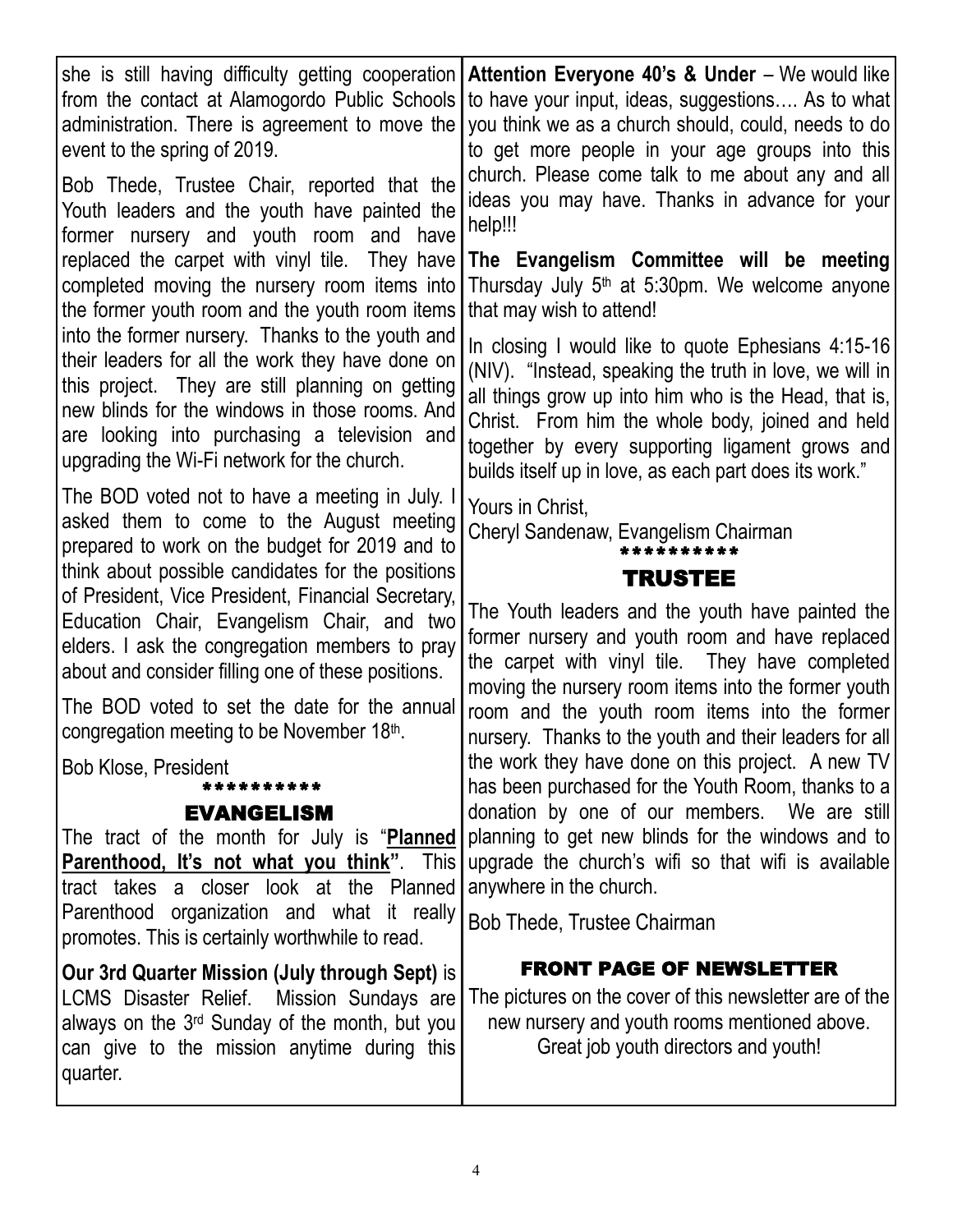### OUR PRAYER

America, be this thy plea: Our Father, guard our liberty; Thy mighty arm protect our shore As was clouds draw close to our door. In Thee, we place our confidence; Be Thou our fortress, our defense.

America, bow down and pray: Lord, let us never see the day When Godless men shall rule by night. And disregard what's just and right. With flaming sword, stand at our gates; Lord, guard our own United States.

America, bow down and pray: Our Father, lead us the way. Endow with wisdom, each and all Our nation's rulers great or small. Unsullied let our banner wave Over land—home of the brave.

America, be this thy prayer: Our Father, Lord of sea and air, Avert from us, we Thee implore, The cruel bloodshed of a war; Preserve our nation's sacred shrine, Religious freedom so divine.

America, arise!. Awake! Our liberty is now at stake. Firmly together, yours and mine, Must stand in one unbroken line. They shall not pass—our cause is just; We''ll hear the torch; in God we trust.

America, lest we forget, Our father's God is Ruler yet. Our songs of praise shall rise to Thee, Thou Keeper of our liberty. We dare to ask in humble awe, God bless and keep America. *Mrs. C. L. Behlinger, Melrose Mark, ILL Just before World War II*

#### HYMN OF THE MONTH "Jesu, Joy of Man's Desiring"

*...I heard a loud voice of a great multitude in heaven, saying "Alleluia! Salvation and glory and honor and power belong to the Lord our God! Revelation 19:1.*

Some said it doesn't matter who gets the credit as long as the work gets done. Here's Exhibit A: "Jesu, Joy of Man's Desiring," a lovely, lilting classical melody often played at weddings. A recent poll touted it as the overwhelming favorite of all the compositions of the great musician, Johann Sebastian Bach.

But it was actually composed by another Johann the German musician, Johann Schop. Born about 1590, Schop was a musical prodigy, a gifted youth and accomplished instrumentalist who became one of seventeenth-century Europe's best known composers, conductors, and performers.

In 1614, Schop was appointed probationary musician in the Hofkapelle, the national or royal orchestra of Saxony. His performances on the lute, cornet, and trombone were lauded, but he was exceptionally gifted on the violin. As a result, he was invited to become a permanent member of the Hofkapelle in 1615.

Johann, however, had better offers, and he left Saxony for Copenhagen where he joined the musical staff of King Christian IV. He performed there until 1619 when the plague drove him from Denmark. He returned to Germany, and by 1621, he had become the leading musician in Hamburg, a city that paid him handsomely and was determined to keep him. Johann took charge of the choirs and orchestras, and planned church music for civic occasions. He became Hamburg's musical ambassador to the rest of Germany and to all of Europe, doing much to shape German religious and classical music in the seventeenth century Many of his melodies found their way into Lutheran hymnals. "Jesu, Joy of Man's Desiring" is a good example accompanied by words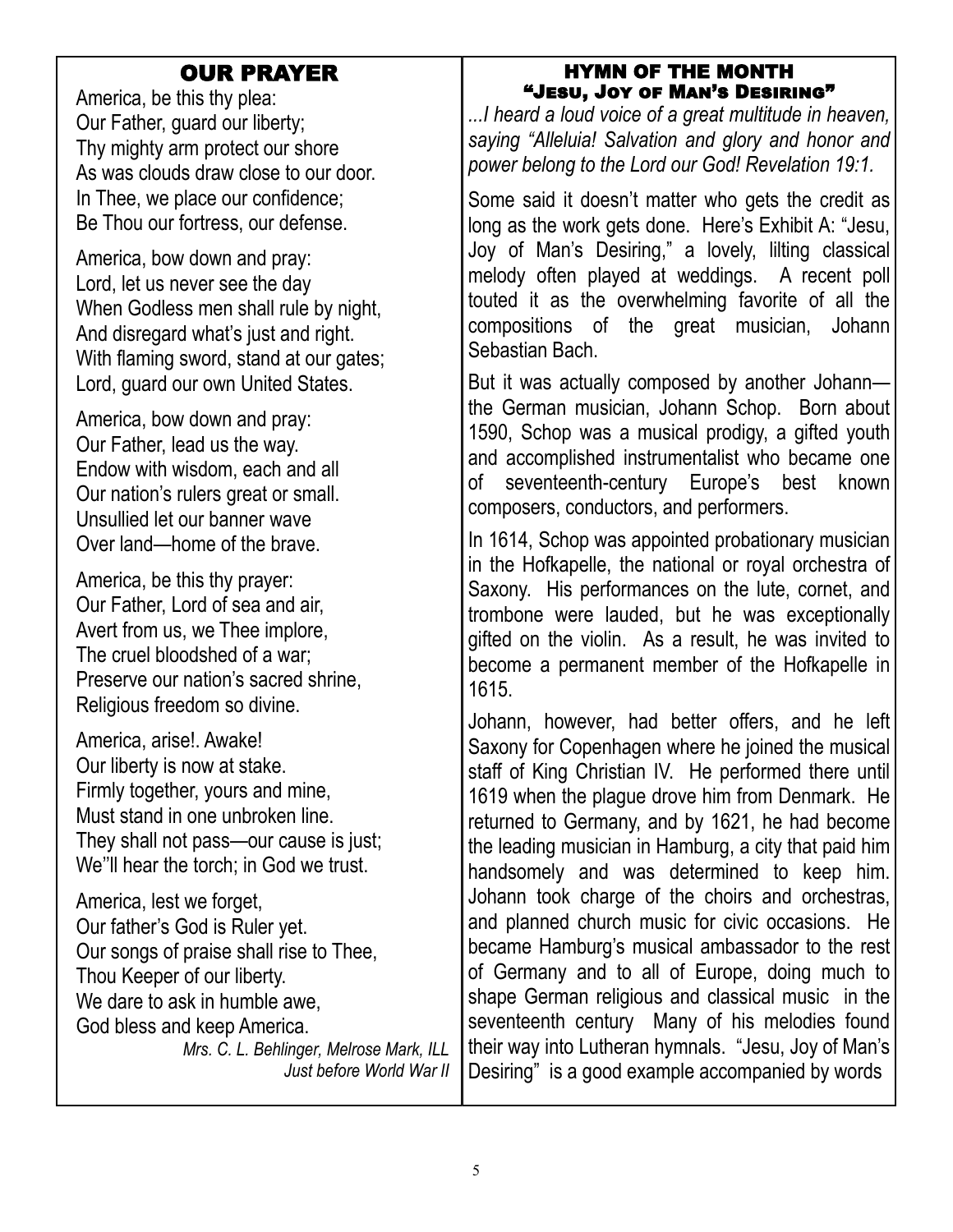composed in 1661 by Martin Janus, an evangelical pastor in Silesia.

It was the famous Leipzig church musician, Johann Sebastian Bach, who "borrowed" this work and rearranged it into beautiful piece it is today. Bach began working on this arrangement during the Christmas season of 1716, but it wasn't performed publicly until July 2, 1723, when it appeared as the final choral selection in one of his cantatas. Bach ended up with credit, but always remember: Behind on Johann stands another. Behind every famous person is a host of faithful, gifted souls, and, in the end, all the glory goes to God.

Or as Bach would say: SDG-Soli Deo Gloria: *To God be the glory.*

#### \*\*\*\*\*\*\*\*\*\*\*

#### VBS SNACK DONATIONS

Please check the VBS snack list on the VBS bulletin board to see if there are still items that are needed for VBS which begins tomorrow. Want to know what the goofy snacks have to do with the Bible theme? Show up at church during VBS and I will be happy to explain it to you.

Nora Sotak, VBS Snack Lady

#### **Theme and Snacks**

- **Day1 Jesus is Lord and God-**Rice Krispie Treat Dove
- **Day 2 The Holy Lord Delivers His Holy-- Word -**Tortilla Bible Sandwich
- **Day 3 Honor and Truth Come from the Lord** . — Celery Crosses
- **Day 4 True Love for our Neighbor** Jelly Heart Sandwiches
- **Day 5 True Love for our Neighbor's stuff .**  Trail Mix

Diced fruit cups will be available every day along with the daily snack

#### HIGHER THINGS VACATION BIBLE SCHOOL

July 9 through July 13— 9:00 A.M. – 11:30 A.M.

#### **DAY 1**

#### **Jesus is Lord and God**

Doubting Thomas (John 20:24-29) 1st Commandment

#### **DAY 2**

#### **The Holy Lord Delivers His Holy Word**

Samuel and Eli's Wicked Sons (1 Samuel 2:12- 26) - 2nd and 3rd Commandments

#### **DAY 3**

#### **Honor and Truth Come from the Lord**

Jesus Before Pilate (John 18:33—19:16a) 4th and 8th Commandment

#### **DAY 4**

#### **True Love for Our Neighbor**

Joseph and Mary (Matthew 1:18-25); Christ and His Church (Ephesians 5:21-33) 5th and 6th Commandment

### **DAY 5**

#### **True Love for Our Neighbor's Stuff**

Joseph in Potiphar's House (Genesis 39:1-23) 7th, 9th, and 10th Commandments

Kids, come on out and have fun at our VBS and bring your friends!!

Any questions, see Bobby or Garrett Anderson \*\*\*\*\*\*\*\*\*

# CONGRATULATIONS

Sarah Clark has just passed the NCLEX (national nursing) exam. She is now a registered nurse.

#### **Well deserved accomplishment Sarah!** \*\*\*\*\*\*\*\*\*\*

"Don't pray when you feel like it. Have an appointment with the Lord and keep it."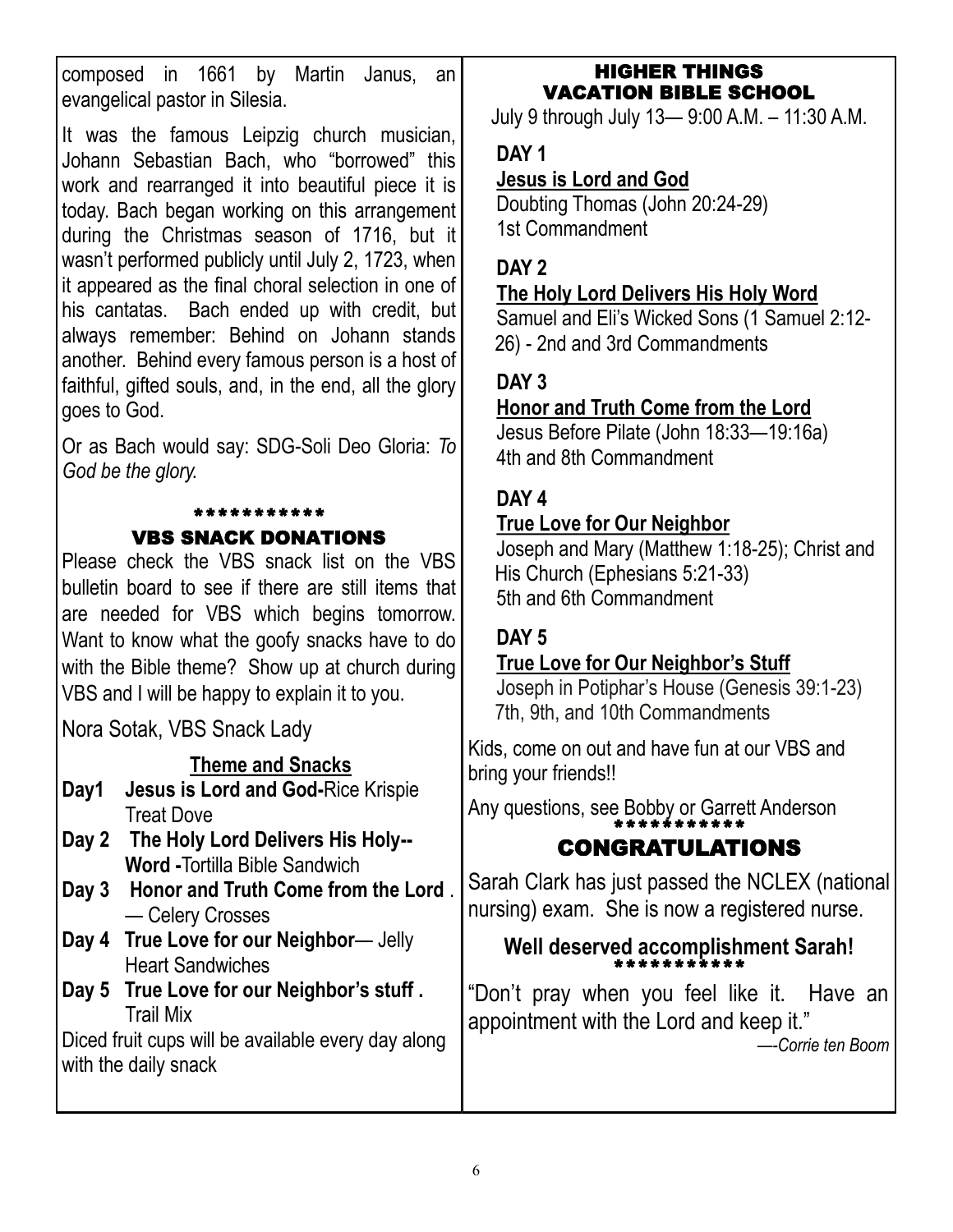# YOUTH SUMMER ACTIVITIES



| July 3rd         | Video game Day                           |
|------------------|------------------------------------------|
| July 4th         | Picnic                                   |
| July 5th         | <b>Water Day</b>                         |
| <b>July 9-13</b> | <b>Vacations Bible School</b>            |
| July 10th        | Pizza Day                                |
| July 12th        | <b>Board Game Day</b>                    |
| July 17th        | Cardboard Box Day                        |
| July 19th        | Nerf Day                                 |
|                  | July 21-22 Retreat with Circuit youth in |
|                  | Ruidoso                                  |

Hope to see all of you there!!

Bobby and Garrett Anderson

#### \*\*\*\*\*\*\*\*\*\* LONG-TERM PRAYERS

Tony Alonzo, David Barry, Eric Bell, Caitlin Boverie, Bernadeane Bridges, Jane Cadwallder, Dave Cauraugh, Red Chesbro, Donna Columbus, Mike Debaar, Nicole Doth, Lou Flowers, Carol Fox, Renee Gocis, **Don Gressman, Gene & Eldeen Humphrey, Kristie & John Humphrey,** Ty Landt, Jackie Monso, Paul Neussendorfer, Cindy Oberling, Mary Palmos, Alex Pearson, Judy Piepkorn, Margaret Romero, Justin Salmon, Ila Santini ,Carol Schultz, Jessie Sharette, **Judy Sharpe,** Lynne Skinner, Eric Stephenson**,** William Stewart, Andrew Stoner, Hank Thomas, Austin Tice, Brenda Timmons, Martin Trujillo, Marea Turnbul, Eric Van Horn

**If you know of the status of anyone on the Long-Term list above, please let the church office know so that the list can be updated.**

*Please leave a note for me in the box on the office door. If you tell me in church on Sunday I don't always remember to take them off when I go to work on Tuesday.*

*Jan*

 $\Box$ ┌ ROMAN CANDLE CHURCH ///  $\mathbf{r}$